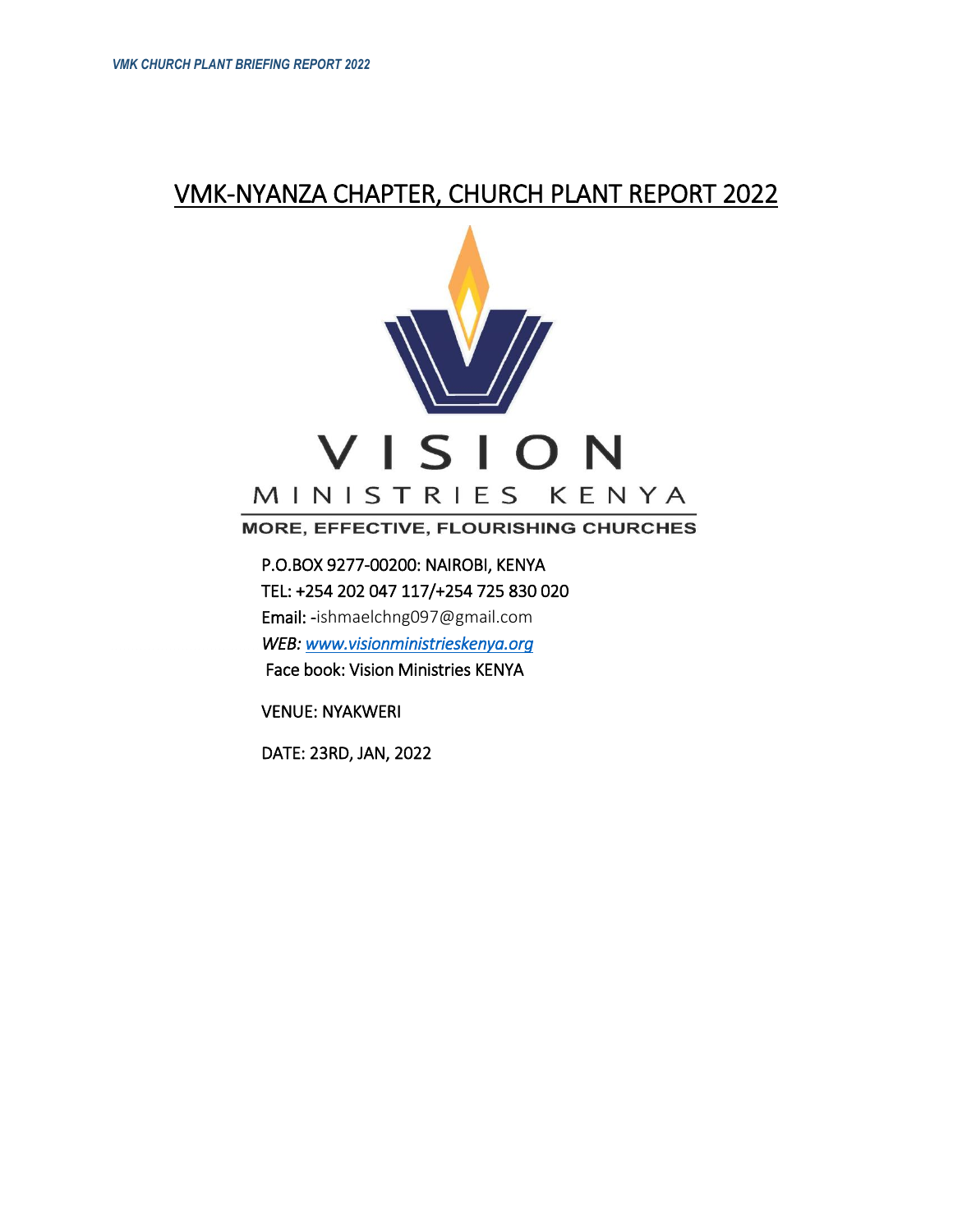#### **Introductions**

Jesus called us to go and make disciples of all nations. Vision Ministries Kenya believes that that process isn't complete until these disciples are gathered into a local



community of believers: a church.

Church planting is the heartbeat of evangelism, and it's at the core of our priorities. We encourage our partnering churches to go out and preach and after that they baptize and gather them in a church, discipling them.

*(Pr.David Ochieng' the pastor in charge of the church plant being prayed with at the church site)* 

### **NYAKWERI FPGC Church plant**

Nyakweri church was planted on 23<sup>rd</sup>, Jan, 2022. Nyakweri is in Nyanza VMK- chapter. The Nyanza VMK team facilitated this. This is an area that needed a church. Below is the current data of the membership.

| Church data      |                   |                                          |  |  |
|------------------|-------------------|------------------------------------------|--|--|
| No. of adult men | No.of adult women | No. of Youth and Teens   No. of children |  |  |
|                  |                   |                                          |  |  |
|                  |                   |                                          |  |  |

As a ministry we understand it is hard to plant a church, but we also recognize how fulfilling it is as you watch the congregation grow in its love for Jesus.

Church plant therefore require boldness, tireless in patience and passion. When one of partnering churches registers a passion to plant a church, we fully back them up.



*Brethren bow to pray at the field where the church will be built.*